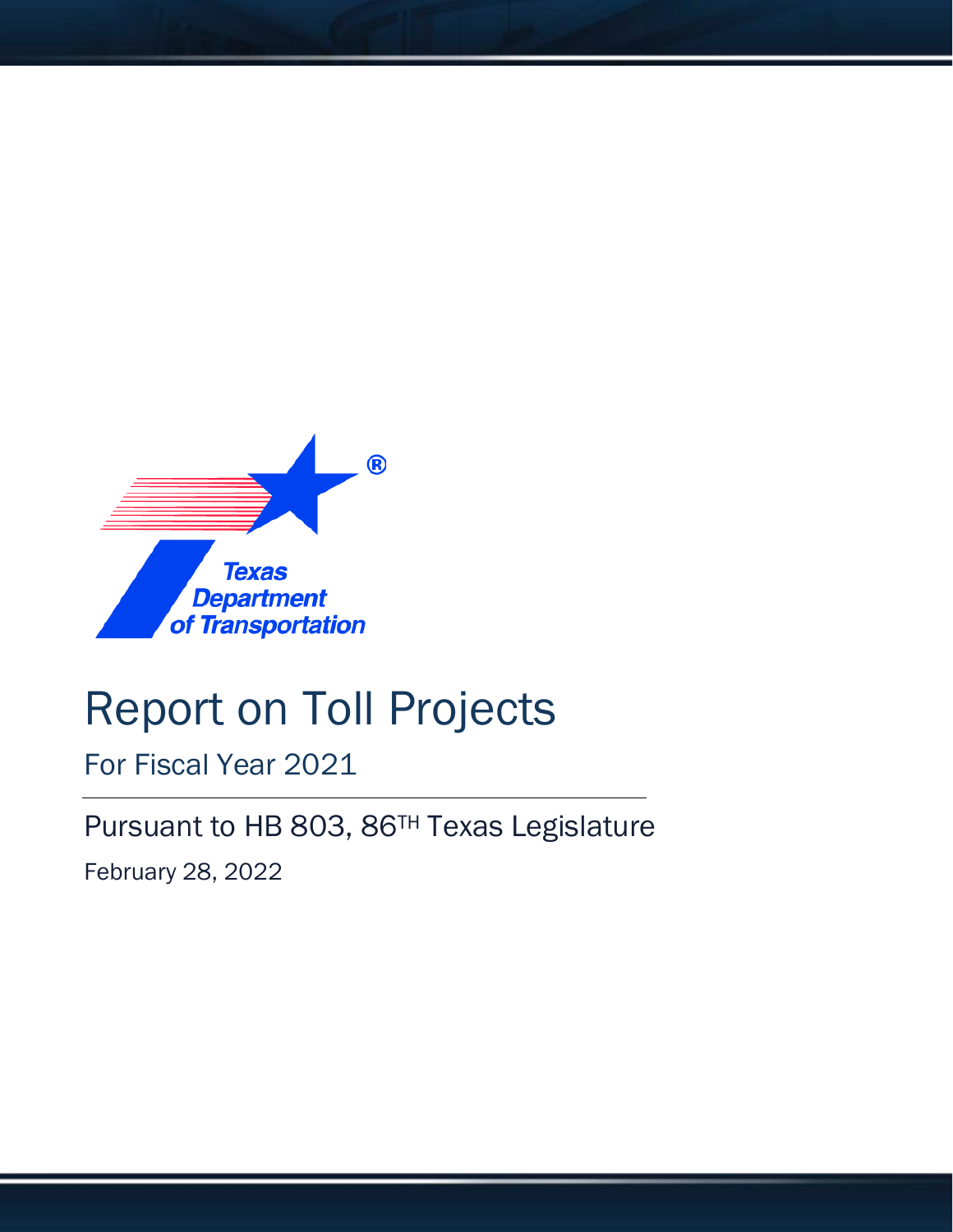## **Contents**

| Table 1: FY 2021 Revenues and Expenses for Financed Toll Projects1       |  |
|--------------------------------------------------------------------------|--|
|                                                                          |  |
|                                                                          |  |
|                                                                          |  |
| Table 2: FY 2021 Revenues and Expenses for Non-Financed Toll Projects  2 |  |
|                                                                          |  |
|                                                                          |  |
|                                                                          |  |
| Toll Projects Operated Under a Comprehensive Development Agreement 3     |  |
| Table 4: Project Cost and Termination Year for CDA Projects3             |  |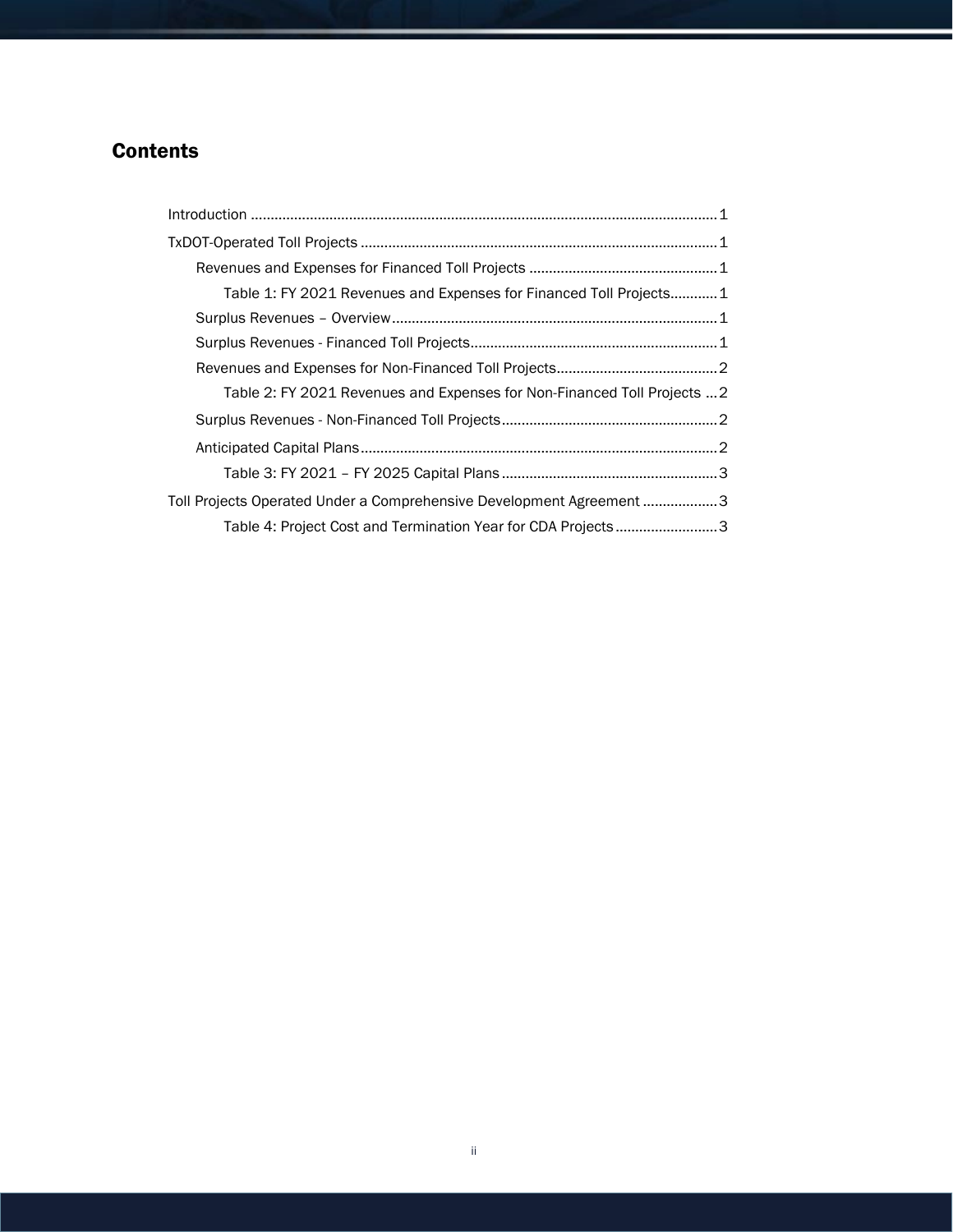## Introduction

House Bill 803, 86th Legislature, Regular Session (2019) added Transportation Code, §372.054, which requires a toll project entity to publish certain financial information on each of its toll projects. The Texas Department of Transportation (TxDOT), a toll project entity pursuant to Section 372.001 and Chapter 228, Texas Transportation Code, has prepared this report solely for the purpose of satisfying this requirement. Information presented in this report is for the fiscal year ended August 31, 2021.

## TxDOT-Operated Toll Projects

#### *Revenues and Expenses for Financed Toll Projects*

The table below sets forth for each TxDOT-operated toll project or system financed with toll revenue debt, the final maturity of the debt, operating revenues, operating expenses, repairs and maintenance expenses and debt service for fiscal year 2021 (FY 2021). The table includes relevant excerpts of financial data solely for satisfying the requirements of HB 803.

| System/Project<br>(in millions)                                                       | <b>Final Maturity of</b><br>Project/System<br><b>Debt</b> | <b>Operating</b><br><b>Revenues</b> | <b>Operating</b><br><b>Expenses</b> | Repairs &<br><b>Maintenance</b><br><b>Expenses</b> | Debt<br>Service |
|---------------------------------------------------------------------------------------|-----------------------------------------------------------|-------------------------------------|-------------------------------------|----------------------------------------------------|-----------------|
| Central Texas Turnpike System<br>(SH 130 Segments 1 - 4, Loop 1,<br>SH 45N & SH 45SE) | 2042                                                      | \$181.87                            | \$95.89                             | \$24.47                                            | \$130.07        |
| <b>Grand Parkway System</b><br>(SH 99 Segments D-I)                                   | 2053                                                      | \$189.47                            | \$40.66                             | \$10.08                                            | \$197.44        |
| I-35E Managed Lanes Project                                                           | 2052                                                      | \$20.10                             | \$4.26                              | \$6.61                                             | \$8.14          |
| SH 249 System *                                                                       | 2057                                                      | \$5.77                              | \$0.00                              | \$0.00                                             | \$7.80          |

Table 1: FY 2021 Revenues and Expenses of Financed Toll Projects

*Source: Amounts were obtained from the Annual Financial Report for the FY ended August 31, 2021, of TxDOT or of the respective toll project or system, as applicable.*

*\* SH 249 System is currently in ramp-up and expenses were funded by the State Highway Fund in FY 2021 in compliance with the Trust Agreement.*

### *Surplus Revenues - Financed Toll Projects*

For TxDOT-operated toll projects that are financed with toll revenue debt, revenues in excess of debt service and expenses are used to fund project reserve accounts customarily required by bond indentures and trust agreements, which results in no "surplus revenues" reportable for any system or project listed in Table 1 for FY 2021. Note that the term "surplus revenues" in this report may differ from similar terms defined by the toll project bond indentures.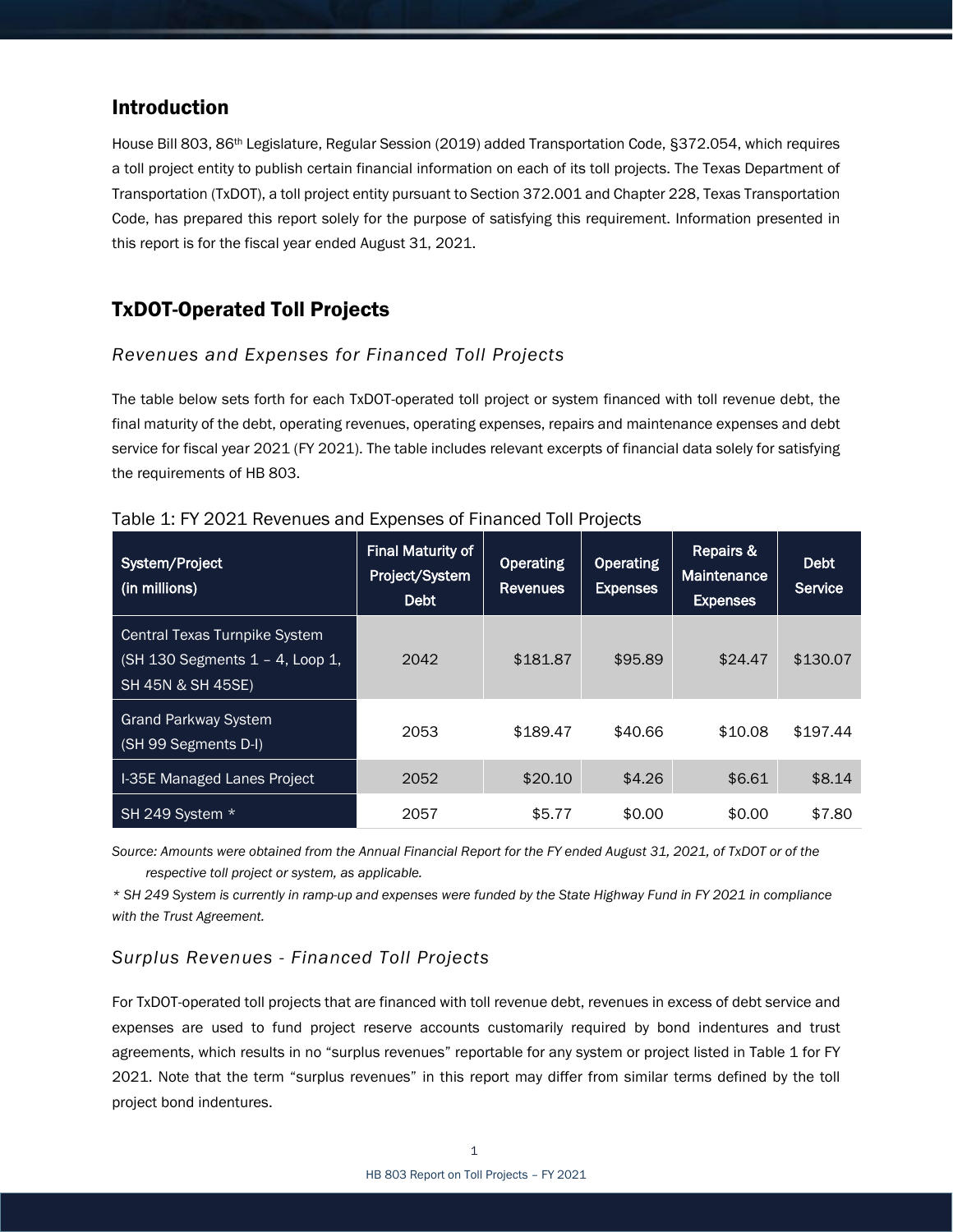## *Revenues and Expenses for Non-Financed Toll Projects*

The table below sets forth operating revenues and operating and maintenance expenses attributable to each TxDOT-operated toll project not financed with toll revenue debt.

| System/Project<br>(in millions)                                                | <b>Operating</b><br><b>Revenues</b> | <b>Operating</b><br><b>Expenses</b> | Maintenance<br><b>Expenses</b> |
|--------------------------------------------------------------------------------|-------------------------------------|-------------------------------------|--------------------------------|
| SH 99 Segment I-2A*                                                            | \$2.75                              | \$0.83                              | \$0.13                         |
| DFW Connector Managed Lanes<br>(SH 114 in Tarrant County)                      | \$1.38                              | \$0.50                              | \$4.11                         |
| I-30 Managed Lanes                                                             | \$2.20                              | \$0.74                              | \$1.76                         |
| I-635/LBJ East Express Lanes                                                   | \$0.29                              | \$0.00                              | \$0.00                         |
| Midtown Express Managed Lanes<br>(SH 183, SH 114 in Dallas County and Loop 12) | \$16.86                             | \$4.14                              | \$1.51                         |

*\* SH 99 Segment I-2A is part of the Grand Parkway System, however, revenues from Segment I-2A are currently deposited to the State Highway Fund until the Grand Parkway Segments H&I are completed and opened to traffic.*

#### *Surplus Revenues - Non-Financed Toll Projects*

For TxDOT-operated toll projects that are not financed, any revenues collected in excess of expenses are first used to "repay" the share of statewide funding used for construction of the tolled portion of each project. For FY 2021, only the I-635/LBJ East Express Lanes project generated surplus revenues in the amount of \$291,300.

#### *Anticipated Capital Plans*

Table 3 sets forth the anticipated capital plans for each toll project or system with such a plan. Excluded from the estimates are construction activities funded with bond proceeds or non-toll revenue.

Estimated Capital Plan Expenditures are necessarily based on various assumptions and estimates that are inherently subject to change. Assumptions related to the foregoing involve judgments with respect to, among other things, future economic, competitive and market conditions and future business decisions, and may be revised.